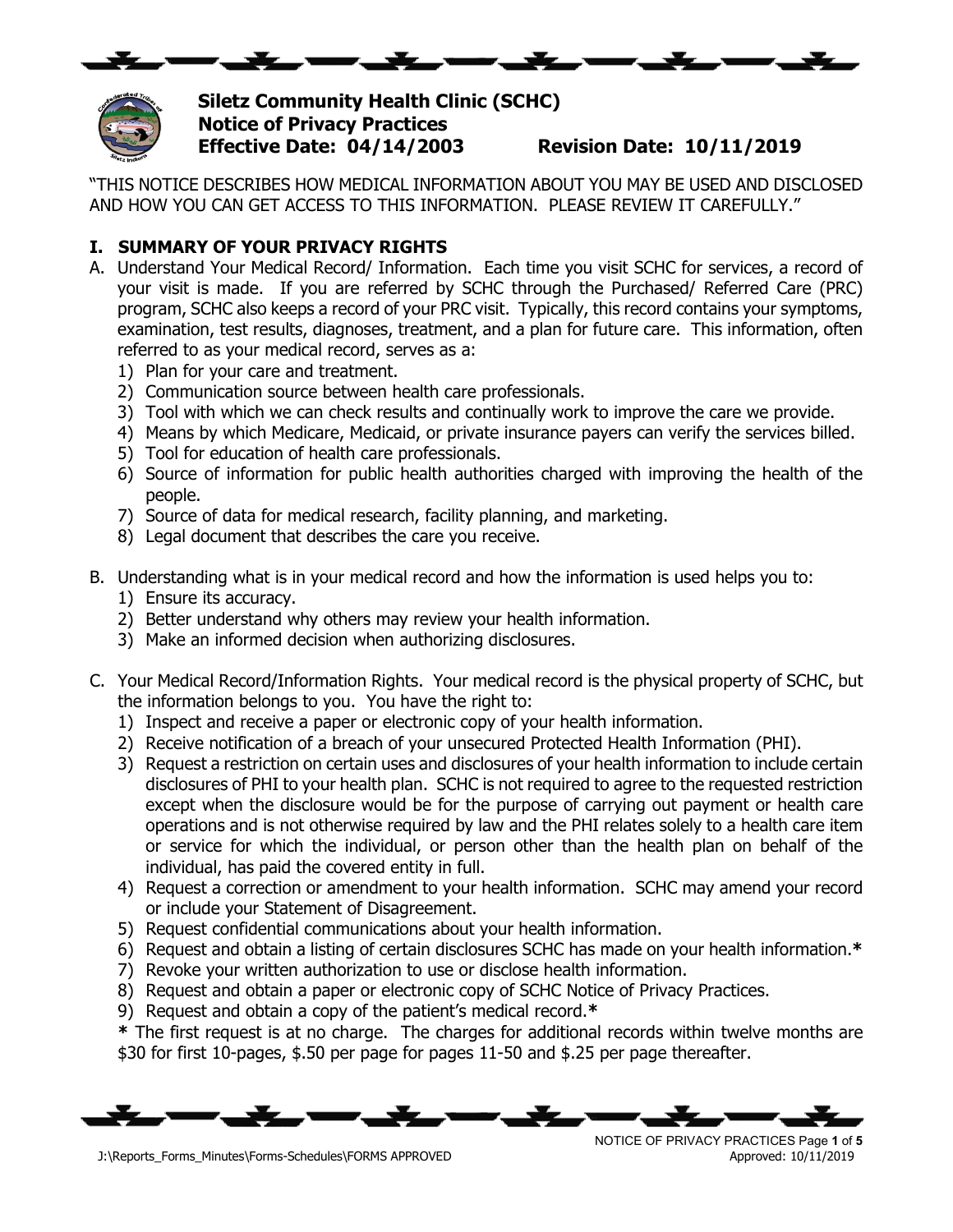

**II. SCHC Responsibilities.** SCHC understands that health information about you is personal and is committed to protecting your health information. SCHC is required by law to:

- A. Maintain the privacy of your health information.
- B. Inform you about our privacy practices regarding health information we collect and maintain about you.
- C. Notify you if we do not agree to a requested restriction.
- D. Notify you of our decision regarding a request for correction or amendment.
- E. Accommodate reasonable requests you may have to communicate health information by alternative means or to an alternative location.
- F. Promptly notify you of a breach of unsecured PHI.
- G. Honor the terms of this Notice and any subsequent revisions to this Notice.

SCHC reserves the right to change its privacy practices and to make the new provisions effective for all PHI it maintains. SCHC will post any revised Notice of Privacy Practices at public places within its facilities and on the CTSI website.

**III. How SCHC may use and disclose your health information.** SCHC will not use or disclose your health information without your permission, except as described in this Notice and as permitted by state and federal law.

- A. **Treatment**. We will use and/or disclose your health information to provide your treatment. For example:
	- 1) Your personal information will be recorded in your medical record and used to determine the course of treatment for you. Your health care provider will document in your medical record their instructions to members of your health care team. The actions taken and the observations made by the members of your health care team will be recorded in your medical record so your health care provider will know how you are responding to treatment.
	- 2) If you are referred or transferred to another facility or provider for further care and treatment, SCHC may disclose information to that facility or provider to enable them to know the extent of treatment you have received and other information about your condition.
	- 3) Your health care provider(s) may give copies of your health information to others, including health care professionals or personal representatives, to assist in your treatment.
- B. **Payment Purposes**. We will use and disclose your health information for payment process. For example:
	- 1) If you have private insurance, Medicare, or Medicaid, a bill will be sent to your health plan for payment. The information on or accompanying the bill will include information that identifies you, as well as your diagnosis, procedures, and supplies used for your treatment.
	- 2) If you are referred to another health care provider under the Purchased/Referred Care (PRC) program, SCHC may disclose your health information to that provider for health care payment purposes.
- C. **Health Care Operations**. We will use and disclose your health information for health care operations. For example, we may use your health information to evaluate your care and treatment outcomes with our quality improvement team. This information will be used to continually improve the quality and effectiveness of the services we provide.
- D. **Health Information Exchange (HIE)**. SCHC HIE may make your health information available electronically through an information exchange network to other providers involved in your care who request your electronic health information. Participation in the national eHealth Exchange network is voluntary. If you want your health information to be accessible to authorized health care providers through SCHC HIE to the national eHealth Exchange, you must authorize this use and disclosure.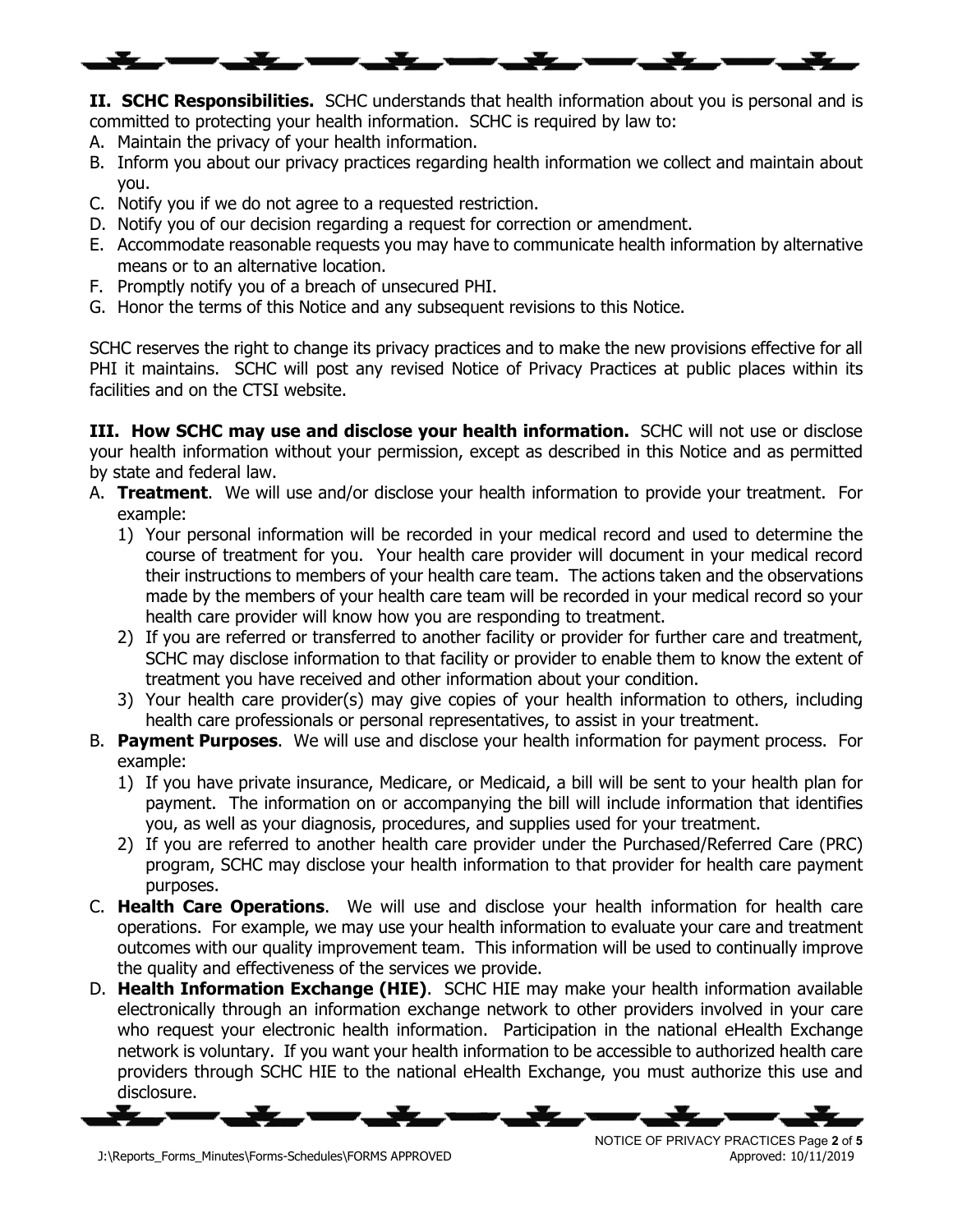- E. **Patient Portal**. The Patient Portal is a secure web based application that provides patient access to their health care information. The Patient Portal is accessible to any patient who receives care at SCHC.
- F. **Business Associates**. SCHC provides some healthcare services and related functions through the use of contracts with business associates. For example, SCHC may have contracts for medical transcription. When these services are contracted, they may disclose your health information to business associates so that they can perform their jobs. SCHC requires our business associates to protect and safeguard your health information in accordance with applicable Federal laws.
- G. **Notification**. SCHC may use or disclose your health information to notify or assist in the notification of a family member, personal representative, or other authorized person(s) responsible for your care, unless you notify us that you object.
- H. **Communication with Family**. All SCHC health providers may use or disclose your health information to others involved with and/or responsible for your care unless you object. For example, SCHC may provide your family members, other relatives, close friends, or any other person you identify, with health information that is relevant to that person's involvement with your care or payment of such care.
- I. **Adults and Emancipated Minors with Personal Representatives**. SCHC may disclose health information to a personal representative of an individual who has been declared incompetent due to physical or mental incapacity by a court of competent jurisdiction.
- J. **Interpreters**. In order to provide you proper care and services, SCHC may use the services of an interpreter.
- K. **Research**. SCHC does not participate in research. However, in the case SCHC does participate in research in the future, the organization will follow HIPAA Privacy Rules and Regulations.
- L. **Organ Procurement Organizations**. SCHC may use or disclose your health information to organ procurement organizations or other entities engaged in the procurement, banking, or transplantation of organs for the purpose of facilitating organ, eye, or tissue donation and transplant.
- M. **Uses and Disclosures about Decedents**. SCHC may use or disclose health information about decedents to a coroner or medical examiner for the purpose of identifying a deceased person, determining a cause of death, or other duties as authorized by law. SCHC also may disclose health information to funeral directors consistent with applicable law as necessary to carry out their duties. In addition, SCHC may disclose health information about decedents where required under the Freedom of Information Act or otherwise required by law.
- N. **Treatment Alternatives and Other Health Related Benefits and Services**. SCHC may contact you to provide information about treatment alternatives or other types of health related benefits and services that may be of interest to you. For example, we may contact you about the availability of new treatment or services for diabetes.
- O. **Food and Drug Administration**. SCHC may disclose your health information to the Food and Drug Administration (FDA) in connections with a FDA regulated product or activity. For example, we may disclose to the FDA information concerning adverse events involving food, dietary supplements, product defects or problems, and information needed to track FDA regulated products or to conduct product recalls, repairs, replacements, or look-backs (including locating people who have received products that have been recalled or withdrawn), or post-marketing surveillance.
- P. **Appointment Reminders**. SCHC may contact you with a reminder that you have an appointment for medical care at SCHC or to advise you of a missed appointment.
- Q. **Workers' Compensation**. SCHC may disclose your health information for workers' compensation purposes as authorized or required by law.
- R. **Public Health**. SCHC may use or disclose your health information to public health or other appropriate government authorities (Federal, State, Local or Tribal) as follows:

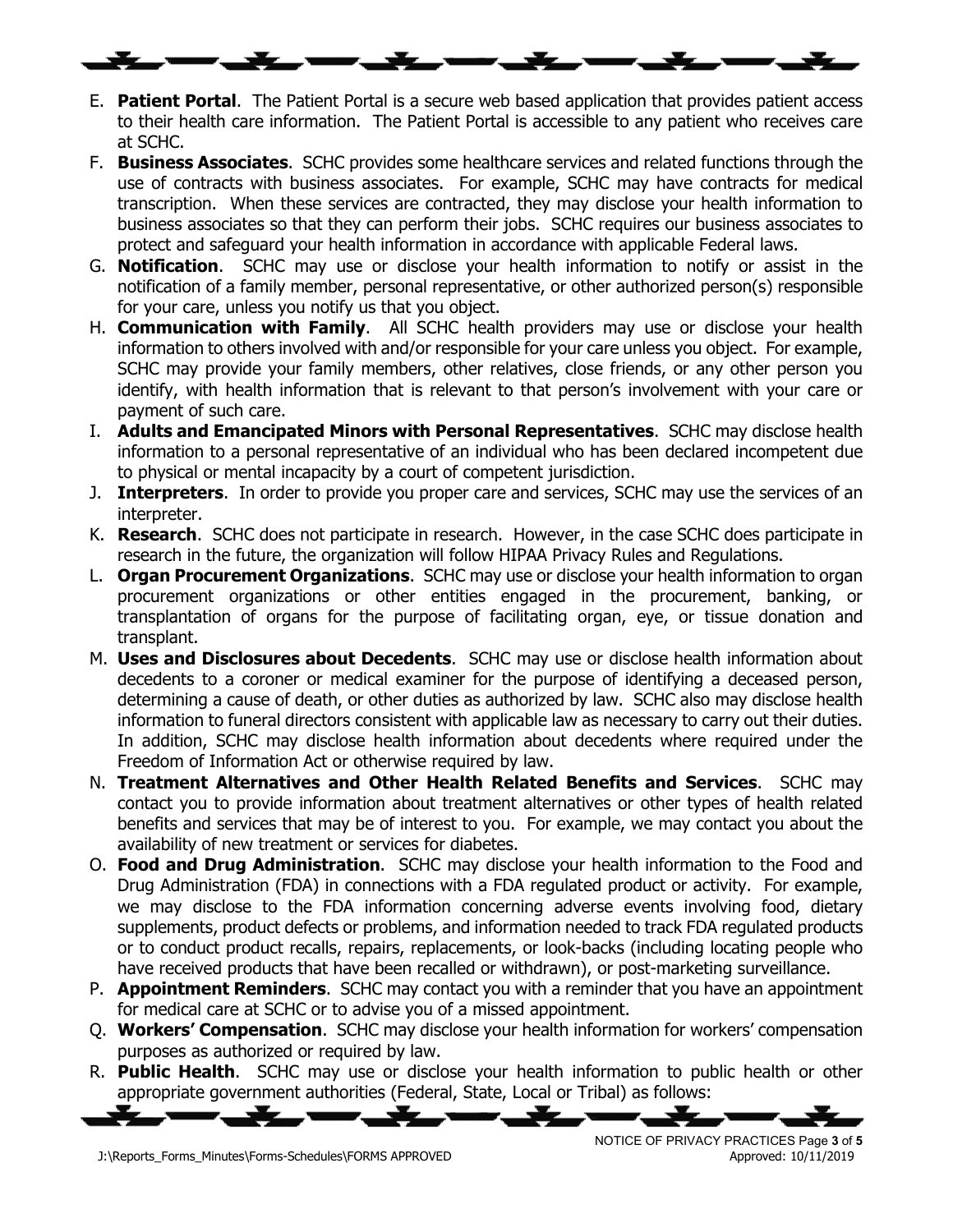- 1) To government authorities that are authorized by law to collect or receive such information for the purpose of preventing or controlling disease, injury, or disability, or conducting public health surveillance, investigations, and interventions;
- 2) To government authorities that are authorized by law to receive reports of child abuse or neglect; and
- 3) To government authorities that are authorized by law to receive reports of other abuse, neglect, or domestic violence, or as authorized by law if SCHC believes it is necessary to prevent serious harm. Where authorized by law, SCHC may disclose your health information to an individual who may have been exposed to a communicable disease or may otherwise be at risk of contracting or spreading a disease or condition. In some situations, or as necessary to prevent or lessen a serious and imminent threat to the health and safety of an individual or the public, SCHC may disclose to your employer health information concerning a work related illness, injury, or a workplace related medical surveillance. For example, if you are employed by SCHC or another component of the Department of HHS.
- S. **Correctional Institution.** If you are an inmate of a correctional institution, SCHC may disclose to the institution, health information necessary for your health and the health and safety of other individuals such as officers, employees, or other inmates.
- T. **Law Enforcement.** SCHC may disclose your health information for law enforcement activities as authorized by law or in response to an order of a court of competent jurisdiction.
- U. **Health Oversight Authorities.** SCHC may disclose your health information to health oversight agencies for activities authorized by law. These oversight activities may include investigations, audits, inspections, and other actions. These are necessary for the government to monitor the health care system, government, regulatory programs and/or civil rights laws for which health information is necessary to determine compliance. SCHC is required by law to disclose health information to the Secretary, HHS to investigate or determine compliance with the HIPAA privacy standards.
- V. **Members of the Military.** If you are a member of the military service, SCHC may disclose your health information if necessary to the appropriate military command authorities as authorized by law.
- W. **Compelling Circumstances.** SCHC may disclose your health information in certain other situations involving compelling circumstances affecting the health or safety of an individual. For example, in certain circumstances:
	- 1) SCHC may disclose limited health information where requested by a law enforcement official for the purpose of identifying or locating a suspect, fugitive, material witness, or missing person;
	- 2) If you are believed to be a victim of a crime and a law enforcement official requests information about you and we are unable to obtain your agreement because of incapacity or other emergency circumstances, we may disclose the requested information if we determine that such disclosure would be in your best interest;
	- 3) SCHC may use or disclose health information that we believe is necessary to prevent or lessen a serious and imminent threat to the health or safety of a person;
	- 4) SCHC may disclose health information in the course of judiciary and administrative proceedings if required or authorized by law;
	- 5) SCHC may disclose health information to report a crime committed on SCHC's premises or when SCHC is providing emergency health care; and
	- 6) SCHC may use or disclose health information during a disaster and for disaster relief purposes.
- X. **Required by Law.** SCHC may use or disclose health information to the extent that such use or disclosure is required by law and the use or disclosure complies with and is limited to the relevant requirements of such law.